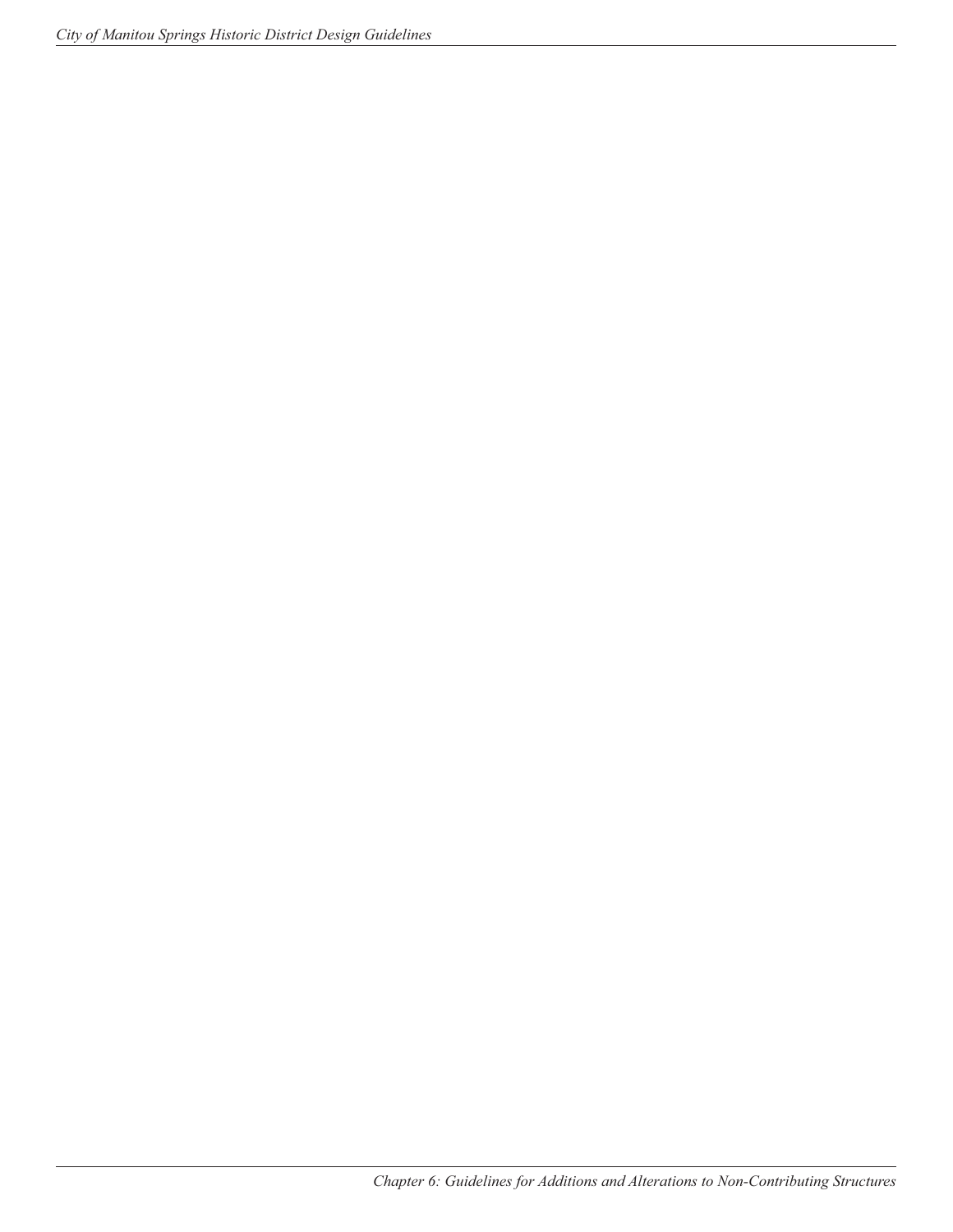## **Chapter 6: Additions and Alterations to Non-Contributing Structures**

Architectural diversity is a critical component to the eclectic character of Manitou Springs. Individual subdistricts contain non-contributing structures that represent a variety of specific architectural styles and time periods. Noncontributing structures are buildings that are either less than 50 years old, or older structures that have withstood significant alterations resulting in overall loss of architectural style, character and/or historic significance. While improvements to these structures do not warrant extensive regulation, it is important that additions respect and contribute to the character of the subdistrict. Additions and/or alterations to non-contributing structures create an opportunity to enhance the existing neighborhood and improve compatibility with adjacent historic, contributing buildings.

### **Building Orientation**

A critical component to a residential neighborhood is the depth of "public space" that exists along the street edge. This is often a direct result of established, historic front setbacks (the distance between the front building façade and the front property line, which is typically a sidewalk or curb). The alignment of front building façades along the front property line creates a specific character and results in visual continuity. It is important that any improvement within the Historic District respect the established front setbacks.

Most homes constructed in higher density residential neighborhoods include a primary entrance that is oriented to the street. The front door is both visible and accessible from the public right-of-way and includes specific attributes, such as a front porch and/ or a paved walkway.

- **6.1 For additions and/or alterations to the primary building façade, orient the primary building entrance to the street.**
	- Building entrances should be accessible and visible from the street.
	- If the front door is perpendicular to the street, the front entrance should be defined by a walkway and front porch that is visible from the street.

#### **Mass and Scale**

New construction should not overwhelm existing structures. If an addition is too big, it detracts from the overall character of the original structure and



*Building entrances should be accessible and visible from the street.*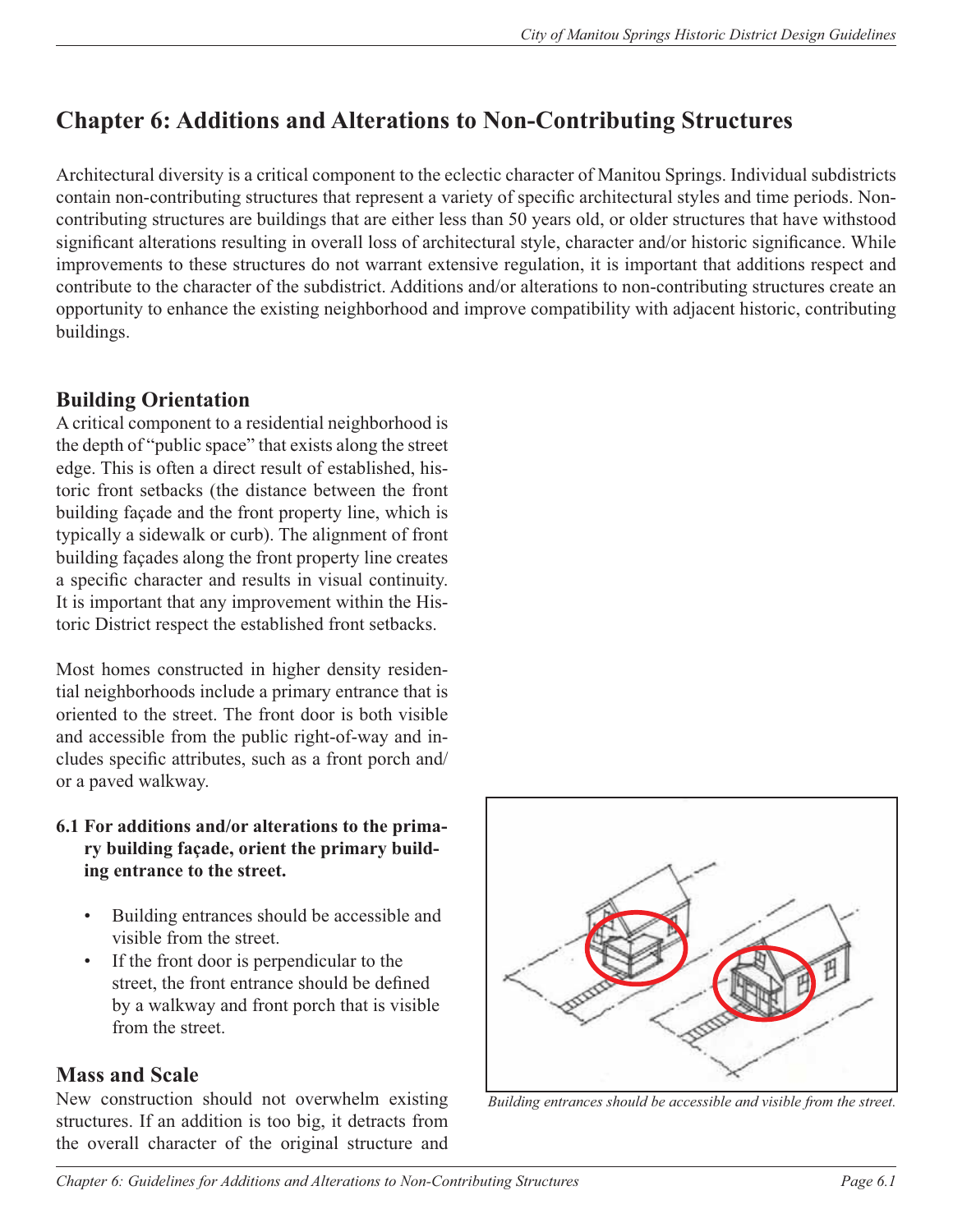

*Additions and/or alterations should not overwhelm existing structures.*



*New additions shall be divided into smaller components.* 



*The new roof on this building is not in keeping with the scale and massing of other buildings on the same block and overwhelms the original structure. Denver, CO*

draws undue attention to itself. A larger structure casts larger, longer shadows, can block important view corridors and impact adjacent homeowners' privacy along side and rear setbacks.

New additions and/or site improvements to noncontributing structures and/or properties shall be compatible with the existing historic context of the neighborhood.

#### **6.2 Larger additions shall be divided into smaller components that are similar in scale to the original structure.**

• Building forms should be similar in shape to those seen in the neighborhood and not detract from the visual continuity of the neighborhood.

#### **Building Materials**

Repetition of patterns generated by building materials contributes to the visual continuity of the Historic District. Materials frequently used include clapboard, shingles and stone.

#### **6.3 Materials shall appear similar in scale and fi nish to those seen on historic resources.**

Highly reflective materials are inappropriate and are not allowed.

#### **Roof Forms**

Roof form is one of the most prominent features of a home and contributes to the character of a building. The slope of a roof, materials and orientation of the roof plane also help to define the architectural style of a building. Gabled and hip roofs are prevalent throughout the Historic District, although there are also shed roofs and flat roofs that are integral components to several architectural styles.

#### **6.4 Use roof forms that are similar to those roof forms exhibited on other structures in the neighborhood.**

Pitched roofs, such as gable and hip roofs,